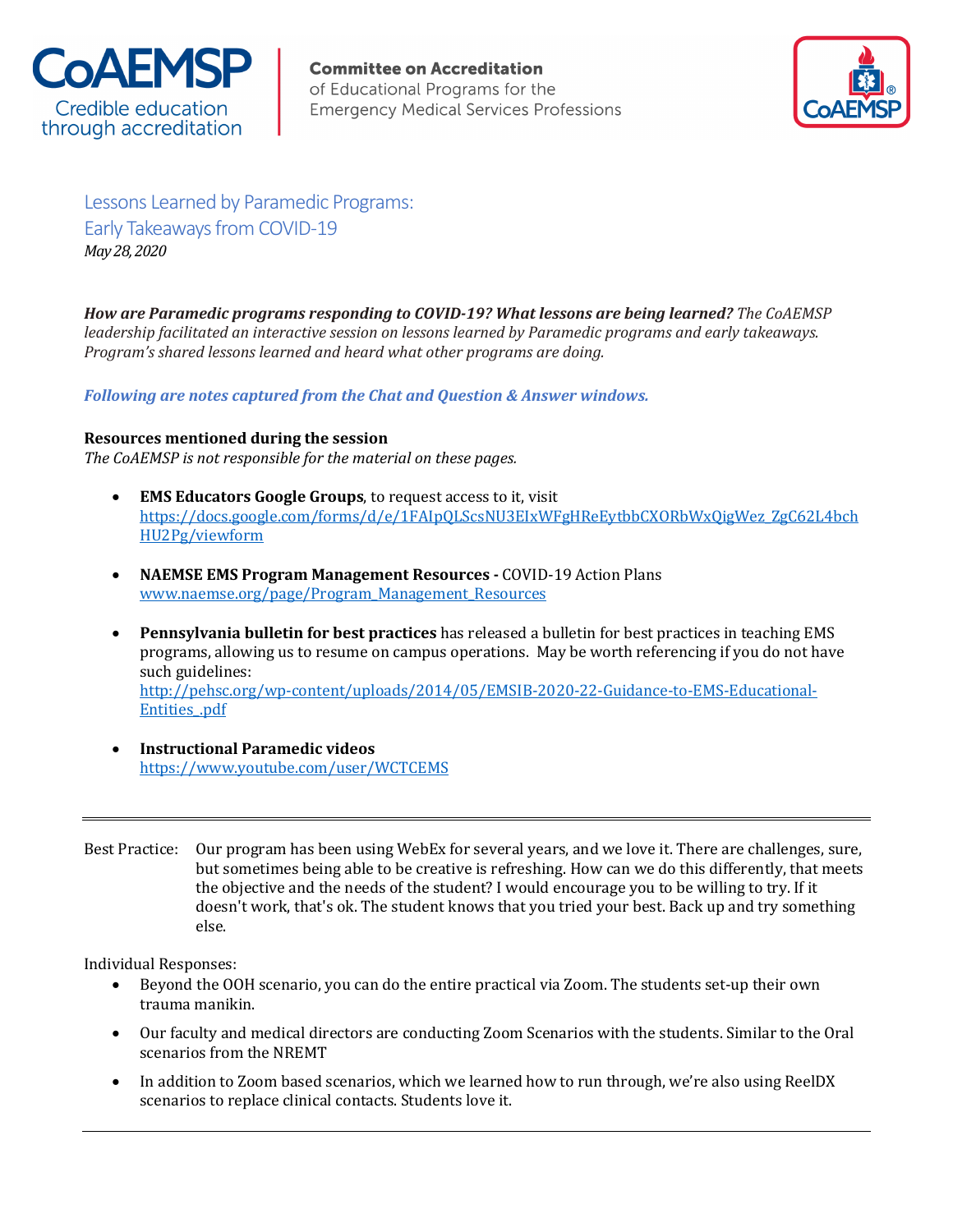Best Practice: How much time are you all spending in Zoom classes throughout the course of a week? I feel I really start losing the attention of my students after an hour or so.

Individual Responses:

- We were keeping small group sessions to no more than two hours. We have kept our lectures happening during the same time frame as if we were in class. We give breaks every hour in those lecture sessions.
- 1-hour max, two to three days a week
- We did lecture 6 hours Thursdays as well as breakout room tabletop scenarios for 4 hours on Fridays.
- We are doing two hours, three days/week. Zoom is by far the best platform in our experience, and we require cameras on so we can see and communicate with students. The only exception is for students who have connectivity issues.
- I agree. An hour is max, but honestly you have to change it up every 20 minutes or so...break into groups Zoom wise or something else. An hour is stretching it IMHO.
- We are investigating a unique delivery mode classification called Real Time Virtual at the college as the synchronous version of virtual delivery is really a new mode. I think they will address the best practices within this exploration and pilot.
- We were doing 60-90 minutes 2 days a week which is so hard when we took that down from 4 hours a day twice a week.
- Student feedback to the Zoom lessons has been overwhelmingly positive.
- We are investigating a unique delivery mode classification called Real Time Virtual at the college as the synchronous version of virtual delivery is really a new mode. I think they will address the best practices within this exploration and pilot (Valencia College).
- 90-120 minutes but it is not all lecture many discussion questions / scenarios to break it up. We not only have positive feedback to the online classes but are also seeing some students who were borderline academically, now showing improvement academically. That was a surprise.
- I do mixed method approach, a lot of flipped education assignments with two weekly Zoom sessions to wrap and cap it up, rather than just doing Zoom lectures which are long and tiring.
- I try to do small groups of students. Depending on the topic of course. Otherwise the average meeting lasts about an hour. After that, just like in the real classroom, they need a break.
- 4 hours, 2 times a week and every other Saturday
- 90-minute sessions, 2 days per week
- For what it's worth, we've been running EMT scenarios via Zoom through remote labs in our instructor's homes. The students LOVE it and it will be something that we continue doing after quarantine ends. We have 6 students with 2 instructors.
- Best Practice: I was able to voice-over and record my lectures using screen-cast-o-matic. The students seemed to like this because they could pause and rewind me for traditional lectures. We were just entering cardiology when this all happened. Then I did two Zoom sessions a week to apply the content.

- A lot of my students expressed that they liked the idea to listen, rewind, and listen again to lectures too.
- Yes, I think we will keep these moving forward, and increase classroom time for application of content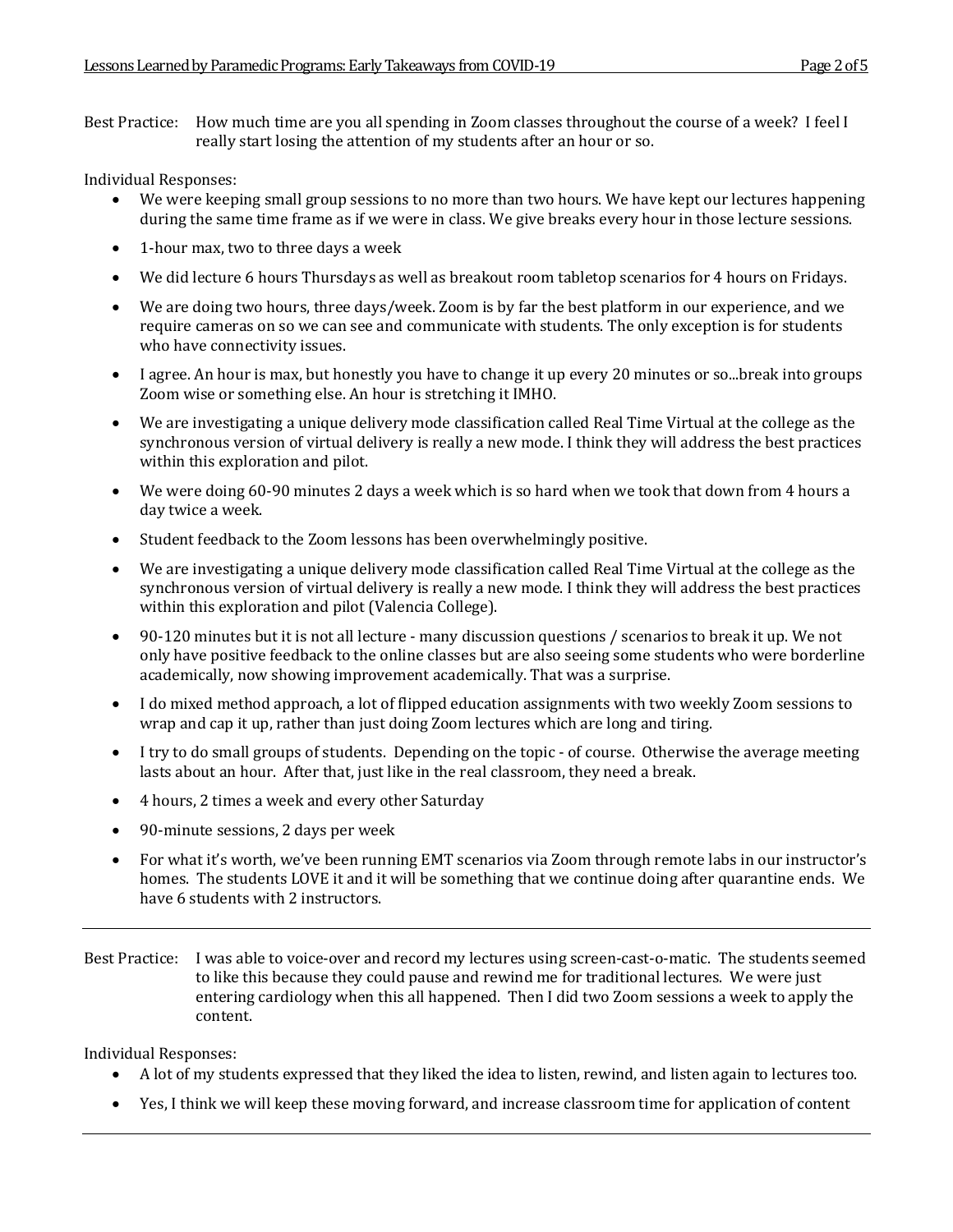Best Practice: It was mentioned at one of our state meetings by our state regulatory oversight agency that clinical sites will probably not be available for EMS students for at least a year (and, if clinical experiences do become available again, they will not look like they did before COVID). We need to seriously explore labs and simulations as complete (100%) replacements for clinical, field, and other preceptor experiences for quite some time. We were kicked out by all clinical and field sites and no one has indicated any willingness to accept students any time soon.

Individual Responses:

- We are in the same situation. Clinical time completion has really been the biggest problem. We have work arounds for all the other stuff, but it's hard!
- Same here, ... Labs and lectures we are good. Stations are starting to open up, but the hospitals are not playing in the sandbox nicely with us...
- I believe it's going to be a long road. I really worry about the next cohort starting in the fall and their clinical time, if we are still trying to clear out the past group.
- For State of Ohio, six feet separation, mask, gloves and no more than 10 in a classroom.
- Best Practice: We developed a comprehensive return to lab plan that involves movement, capacity, PPE, and infection control/prevention. It was evaluated and approved by the university, the only program on campus to do so.

Individual Responses:

- My program is one of two in the entire college that can bring students back to campus for skills checkoff. We had to go through training, PPE, cleaning requirements. We have been distancing and limiting the number of students in skills per session.
- We have been working with our state agency to pilot a return to offering psychomotor exams. We are planning to use the same safety guidelines that are in place for our new campus labs. We are currently limiting to groups of 10 candidates at per session due to our state's restrictions to a limit of 10 for any gatherings. The state appears to be opening up to larger groups in phase 2 reopening in June. N95s are hard to acquire, so we are only requiring face coverings at a minimum of cloth masks, another stronger is encouraged.
- Best Practice: We have found that breaking the cohort into smaller groups and doing no more than an hour of virtual simulation/critical thinking has been really working for our students. It also appearing to be more impactful learning that is taking place.

- We are limited with less than 9 students per classroom.
- We are being allowed to do some lab/skill activities in June, but all other course work is still OL for the whole summer semester.
- In a low ratio of students to staff of  $4:1$ .
- Best Practice: Nursing Programs are only doing full simulation under limited orders that are actually set to expire soon. We will all be in the same boat of needing F2F experiences very soon. Guidelines that are "least restrictive" that are evidence based and support safe entry-level practitioners may be the best option for this "long term" short-term need.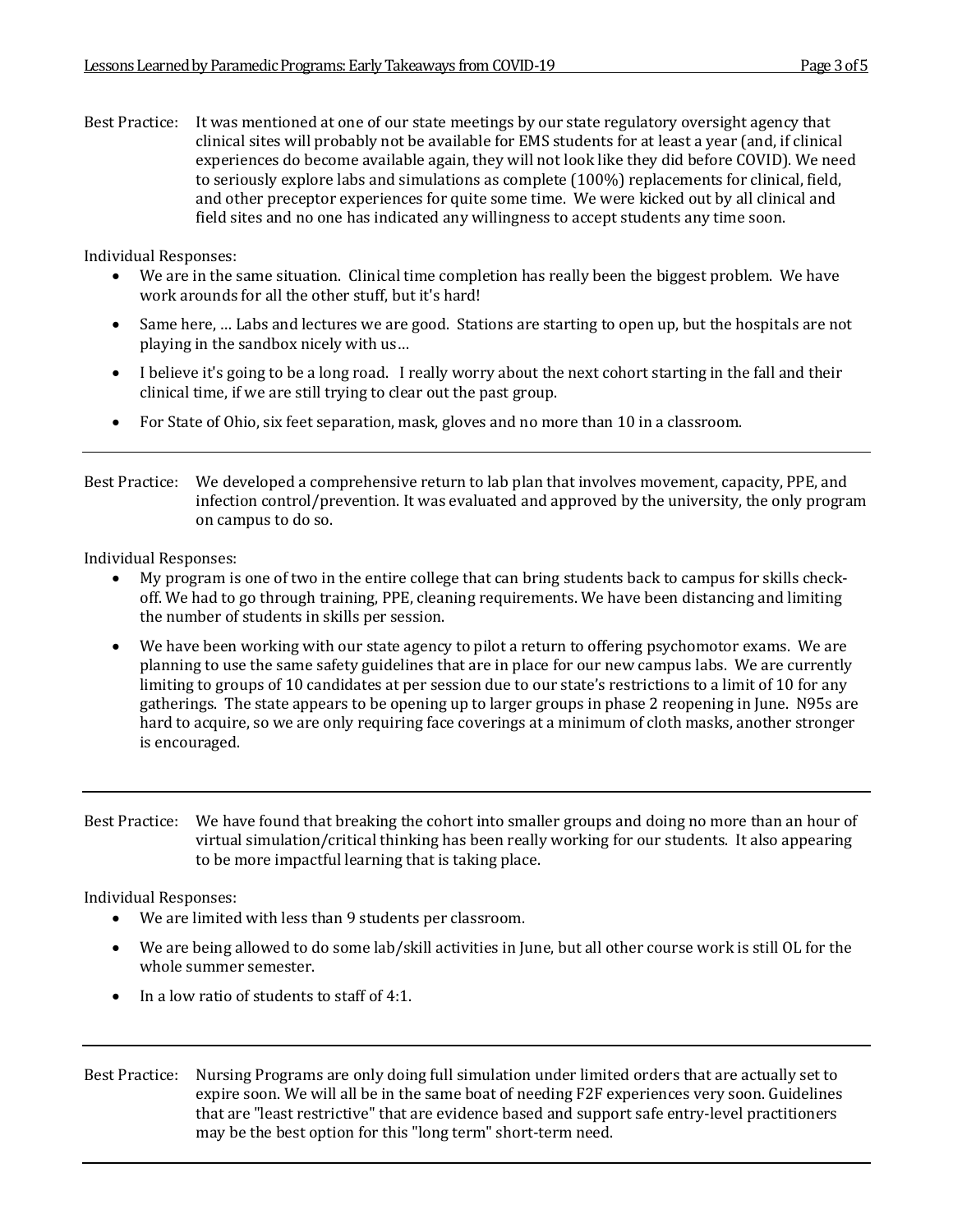Best Practice: We have piloted our college return to campus, being the first to return to completed required labs. I am happy to share what we are using in case it may assist any of you in moving forward. Robert Muller – rmuller2@ccbcmd.edu

Individual Responses:

- Agree. We have initiated what our college system calls "limited labs" following CDC guidelines. I am also happy to share our documentation. Rick Ellis – rellis@centralgatech.edu
- We've started returning as well. Two days in, some bumps, but so far, so good. Also created a plan which had to be approved by school admin.
- $\bullet$  Is everyone also doing screening for faculty and students daily?  $\circ$  We are, yes. Temperature screening, physical distancing, masks, small groups, etc.

Best Practice: Our program in Arizona (rural) have moved up our field ride times during this summer to get the hours (it is usually 100 degrees every day and not much disease lives on anything). Hope to get 500 hours done before first of October and then if clinicals open up we will use them.

Individual Responses:

- I'm in the Virginia Community College System & they have yet to provide direction on what/if we will be allowed to get with our students to complete small-group labs after the state stay-home order expires on June 10. I'm worried that the folks making the decisions regarding this aren't understanding the issues of healthcare education.
- I guess I am lucky, LFCC let us in to finish labs in small groups. I was able to do half the class on one day and half the other as long as we were all masked. Since they are also in VCCS you might use that as an example
- That would have been nice as far as I know, PHCC has held to the exact letter of the law with Executive Order 55 - I'm not even allowed on campus, much less meet with students. :-(
- Best Practice: While we currently have 0 clinical access, and no potential for such access in the future, we're anticipating we will have to supply PPE to students if/when sites reopen. But we can't find any sources to purchase PPE, most vendors simply laugh at me when I ask. Anybody have any ideas/sources which they've had luck with getting PPE from?

- Our clinical site wants us to send students with PPE, any ideas on how many surgical masks and gowns a student needs a shift?
- We are only being expected to send masks, so we're tentatively planning two N95/shift.
- Assuming, of course, we are able to find them, and where they are sent. We are likely to first get in to ER, which means we can't guarantee no exposure to Covid patients. So we are still assessing what we will send, if we can get it.
- Check with some of your field providers to see if they have a contact at a county or state level for PPE supplies or to perhaps request through local or state Emergency Management Agencies (EMA's). FEMA and HHS are other websites to be checking about PPE supplies.
- You might be able to order (some) as the production has increased. Programs need to be actively working on getting caught up on supplies as soon as possible.